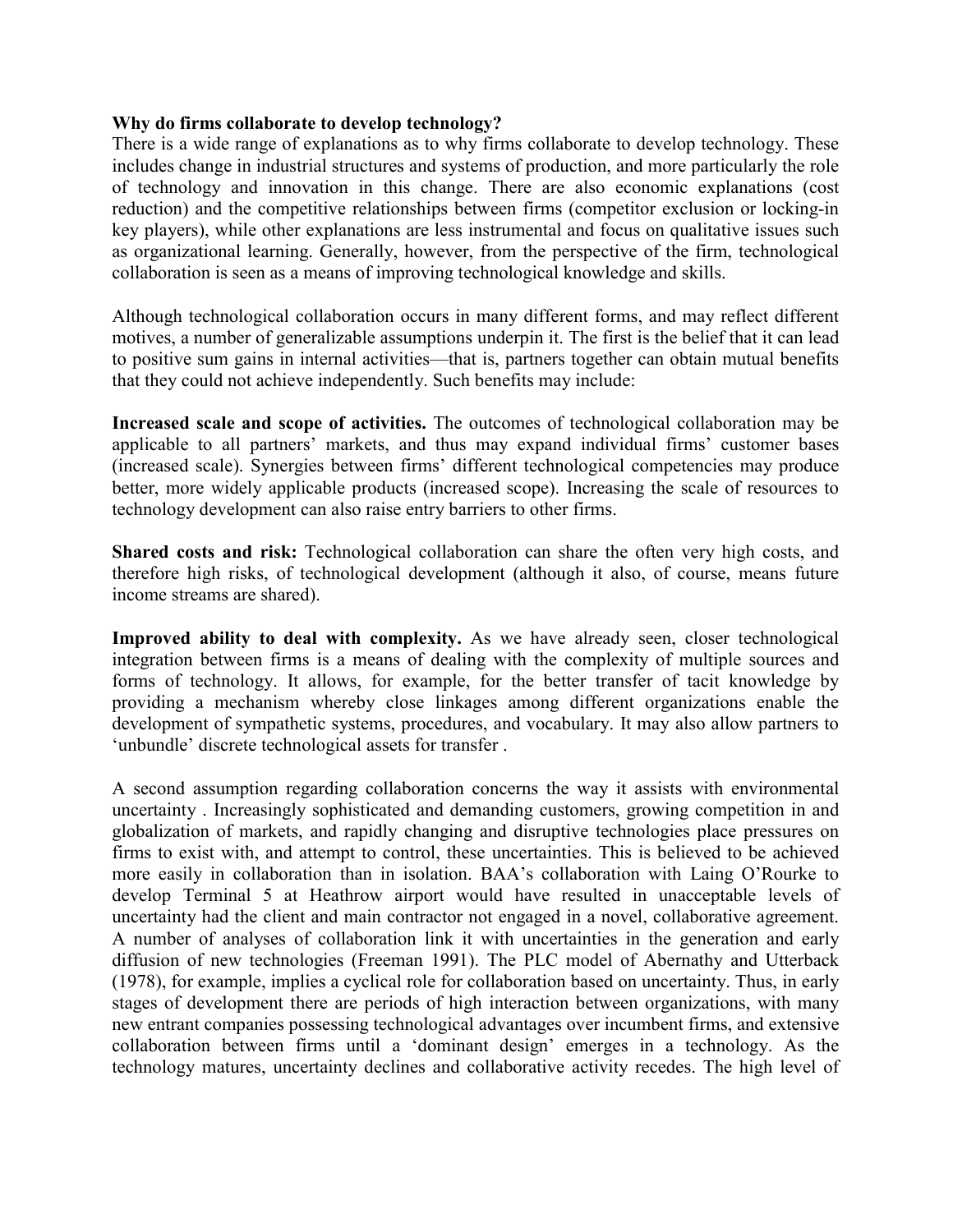collaborative activity seen in the creation of technical standards is a means of reducing uncertainties by introducing interchangeable products and interfaces .

A third set of assumptions underlying collaboration concerns its flexibility and efficiencies compared to the alternatives. For example, collaboration may be an alternative to FDI, mergers, and acquisitions, which are difficult to change once entered into. As a governance structure, collaboration has advantages over the alternatives of arm's-length market transactions and vertical integration. It can allow firms to keep a watching brief on external technological developments without having to invest heavily. Large-firm–small-firm interaction can be facilitated such that the resource advantages of the former are linked to the behavioural or creative advantages of the latter, while each maintains its independence. A large drug company, for example, may choose to collaborate with our biotechnology firm as a means of developing its options, so that it can invest more heavily once the technology is better proven and better understood. The large firm will have gained the opportunity to learn about the technology during the collaboration. Potentially, there are numerous advantages from technological collaboration if these assumptions hold. That is not to deny the potentially adverse aspects of collaboration. Technological collaboration can be anticompetitive, by excluding certain firms, or raising entry barriers, or operating in the form of cartels that antitrust legislation prevented in the past. As discussed in relation to social capital, there may be strategic dangers from firms that become overly reliant on externally sourced rather than internally generated technology. Without internal technological competencies there can be no 'receptors' for external technology, nor capacity for building technological knowledge, which, apart from its other benefits, provides the basis for attracting future partners. Examining whether the potentials of collaboration are in practice being realized is difficult, as data on its extent and outcomes are often piecemeal and frequently contradictory. The bulk of evidence suggests an increasing role for technological collaboration in industry, but the majority of studies of its outcomes point to the considerable difficulties in achieving mutually satisfactory outcomes amongst the partners.

### **The extent of technological collaboration**

Measuring the extent to which technological collaboration occurs is notoriously difficult. There are, however, numerous examples from around the world of increased collaborative activity. The encouragement of technological collaboration is a key policy focus of the European Commission, as seen in policies such as ESPRIT (a collaborative programme with an IT focus) and various Framework programmes (funded collaborative research in a range of industries) -in 2007 the European Commission was managing funding of Framework Programme 7. In the USA, SEMATECH provides an example of government-sponsored technological collaboration, and, in Canada, the Industrial Research Assistance Program (IRAP) encourages collaboration between firms and universities. In the UK, the DTI provided funding of just under \$200 million for collaborative research between industry and research organizations in 2007. A wide range of technological collaborations also occurs in Japan, ranging from large-scale, high-technology schemes such as the FGCS Project to local support schemes in over 150 Regional Technology Centres. Taiwan's ITRI has played a central role in encouraging technological development and diffusion through collaborative projects. Large Korean firms are increasingly forming technological alliances with US, Japanese, and European firms (Sakakibara and Dodgson 2003; Dodgson, Mathews, and Kastelle 2006). Several databases on technological collaboration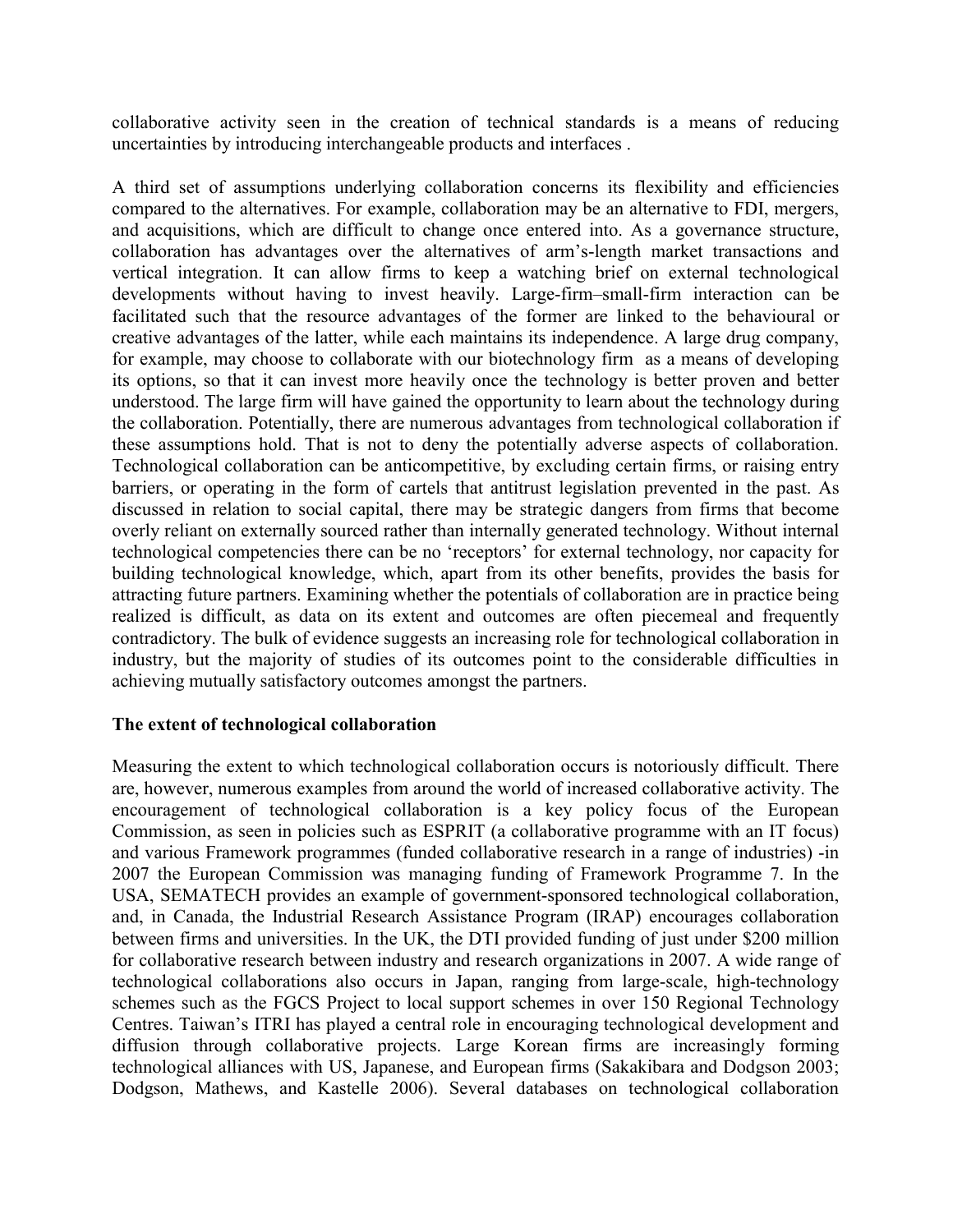measure the numbers of new international alliances announced in the technical press. These tend to under-represent collaborations based outside non-English-speaking countries. The best of these databases, the MERIT-CATI database, showed an increase in the number of new collaborations, from 189 in 1981 to 339 in 1991, and 602 in 2001 (NSB 2004). The majority of these new collaborations occurred in new technologies, particularly in IT and biotechnology, and were based in the USA, Japan, and Europe. The extent to which firms source technology externally, both vertically and horizontally, is affected by industrial structures. A commonly cited reason for the high levels of external integration in the Japanese industry, for example, is the structure of industry itself. The large business groups—the Keiretsu—control a wide range of diversified interests and can facilitate close trading relationships and cooperation and strong technological linkages between contractors and subcontractors.

The incidence of formal collaboration recorded in innovation surveys remains low, with only around 10 per cent of UK firms indicating they have formal collaborations for innovation. This partly results from many firms lacking the resources and absorptive capacity to work interactively with others (Tether 2002). Firms may also operate in sectors where issues of appropriability are so great that they mitigate the advantages of collaboration (Cassiman and Veugelers 2002). For those firms able to form formal collaborations, however, there can be significant performance benefits (Belderbos, Carree, and Lokshin 2004).

### **The challenges of managing technological collaboration**

It is difficult to consider what constitutes success in managing technological collaboration, since the range of firms' circumstances, their expectations, and their experiences of collaboration are so varied. Some firms are content with satisfactory technological outcomes, others require bottom-line financial improvements as a result of their collaborative activity. In all cases, managing successful technological collaboration is a difficult task. This is because of changes over time during the course of collaborations and because of what can be called the 'technology collaboration paradox'. Although the management challenges discussed here relate to formal technological collaborations, they can also apply in some circumstances to managing networks and communities more generally. The changes that can occur during the course of a technological collaboration are similar to those that can affect all joint ventures and include:

Changing aims of collaboration.

Changing bargaining power of partners.

Obsolescence of the original reasons for forming the collaboration.

Initial focus on the wrong sets of issues.

The technological collaboration paradox derives from the way in which one of the greatest attractions of collaboration is the possibility of learning from partners. Organizations learn more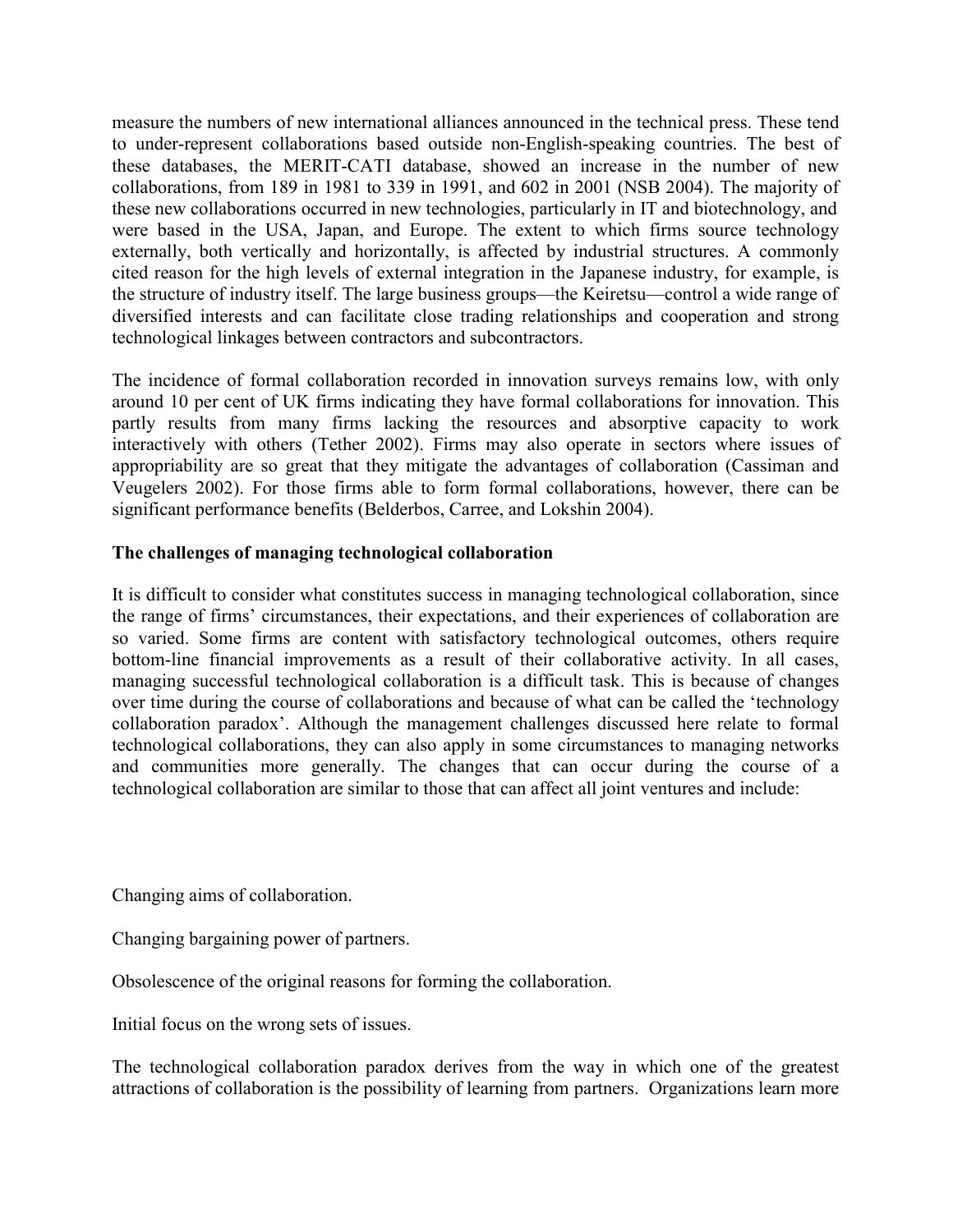from dissimilar organizations, where technologies, cultures, management practices, and strategies are different and where the opportunities for learning are therefore greater. A small firm may be attracted to working with a large firm because of its high levels of resources and well-established operational procedures. Alternatively, the large firm may be attracted to working with the small firm because of its flexibility and entrepreneurialism. Private-sector firms may be attracted to working with universities or research laboratories because of their relatively unfettered, curiosity-driven research, while these laboratories may work with large firms because of their greater resources and commercial expertise. In all cases it is an attraction based on varied competencies, which are the result of very divergent organizations with different ways of working. Herein lies the paradox: the more attractive the partner in this sense, the greater the opportunities for miscommunication and misunderstanding because of the differences between the partners.

# **Partner Selection**

As a result of these potential problems, partner selection is the most critical decision affecting the success of technological collaboration. There are advantages in selecting partners for longterm relationships. As many of the motives for technological collaboration reflect attempts to deal with complexity and uncertainty in novel and rapidly changing technologies, it is perhaps unsurprising that there are advantages in partnerships with long time horizons. In long-term relationships the problems inherent in the technological collaboration paradox may be overcome. There is greater opportunity for firms to exchange knowledge equitably. Managers and technologists in different companies can develop better working relationships, and knowledge is more easily and comprehensively transferred. If these advantages are to be obtained, selection of the partner should be made on the basis of the long-term attractiveness of the collaboration, as well as the intrinsic interest of the proposed project.

Partner selection should therefore, be a strategic decision. In many successful collaborations, negotiations over partner selection are undertaken by top management, but this is not always the case. Success also seems more likely when partners provide complementary technologies. Complementarity in expertise is frequently cited as a reason for the technological success of the collaborations that enabled partners to learn novel skills.

Technological collaborations facilitate the transfer of knowledge. Once this knowledge has been transferred, the need for the partnership may be assumed to be finished. As technologies and markets are continually developing, however, the transferred knowledge may no longer be the most appropriate for changed market conditions. Individual firms continue in their efforts to develop their specialist skills through R  $\&$  D. For this reason there are advantages in firms collaborating not only on the basis of existing technology, but also on the understanding that partners may continue to improve their technological competencies. These improvements are related to the comparative advantages of individual firms.

Technologies may be completely complementary, but firms may have totally incompatible business aims. Collaborators will generally not want to compete in the same markets using the product of their partnership. Potential markets need to be demarcated, either on a product basis or geographically. Innovation and corporate strategies need to be sympathetic and mutually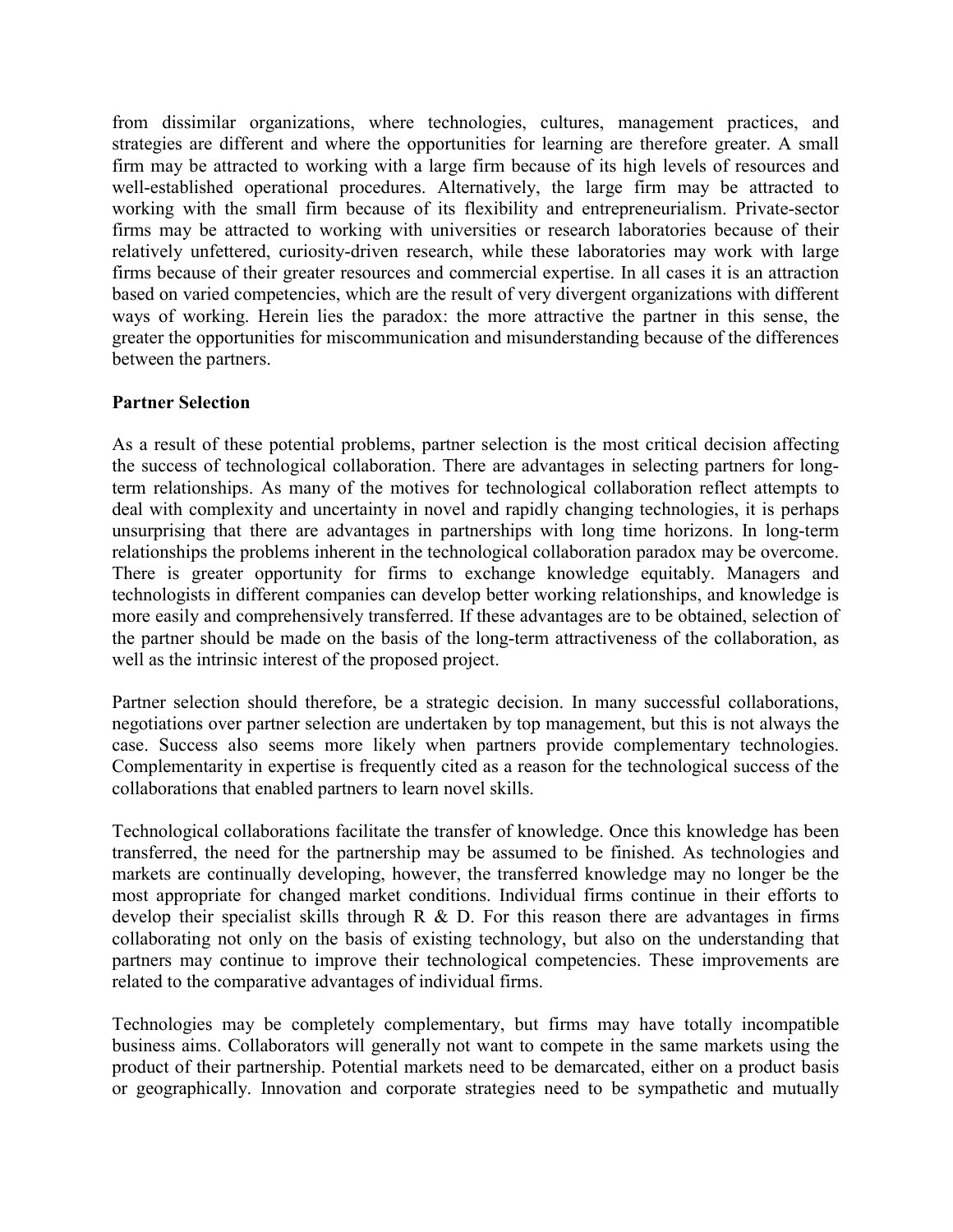supporting. Managers and technologists may find it difficult to work with people in similar positions in other firms with lower levels of competency. Specialist vocabulary may not be common, understanding of latest research techniques or findings may not be shared. Unequal competencies result in delays and diversion of efforts as the weaker partner is brought up to speed. Unless there is an element of respect for the partner's technological abilities, transfer is unlikely to be wholehearted. International collaboration accentuates the need for greater respect for partner competencies. Furthermore, awareness of the commensurate abilities of partners may provide a stimulus to creativity. It may, for example, provide an element of competitiveness between research teams, that assists innovation

# **Flexible and Adaptable structures**

The process of technological collaboration is often described as tension ridden. In part these tensions derive from the way technologies and markets constantly change. Unless collaborations are dynamic, they may be aiming at a target that has moved. Throughout the course of a collaboration, opportunities may arise that were initially unforeseen, and outcomes from collaboration often may not be the ones originally envisaged. For these reasons, collaborations need to be adaptable in structure and purpose.

This case study of BT&D supports the view that collaboration should build longer term capabilities as well as focus on particular products, given that the latter may fail in the market or have limited life cycles. As the focus of collaboration may change over time—for example, as the project progresses nearer to the market—the skills mix of managers, scientists, and engineers needs to adapt accordingly.

### **Collaborative tension between BT and DuPont**

When DuPont created a new technology venture with BT, called BT&D, the synergies appeared obvious. DuPont wanted to diversify out of chemicals into electronics, and BT had some excellent electronics technology in its research laboratory that it wanted to commercialize. However, within a short period tensions arose. Changing strategies of the partners. Increased prices for chemicals helped DuPont refocus priorities back into its traditional industry. BT shifted its strategy away from being a technology supplier towards becoming a service company.

**Inexperience of one partner**. DuPont had lengthy experience of joint venturing and working with small spin-offs. BT had very little and its expectations were too high as a result.

**Reporting arrangements**. The spin-off company reported to a technical function in BT and a marketing function in DuPont, and this caused some confusion.

**Top management structure**. It took some time to appoint an independent managing director for the joint venture, and until that time the representative of one partner company was viewed with suspicion by the other.

**Cultural mismatch.** One partner was essentially a research laboratory, with little market awareness; the other was a marketing organization, with little appreciation of the demands of R  $&D$ .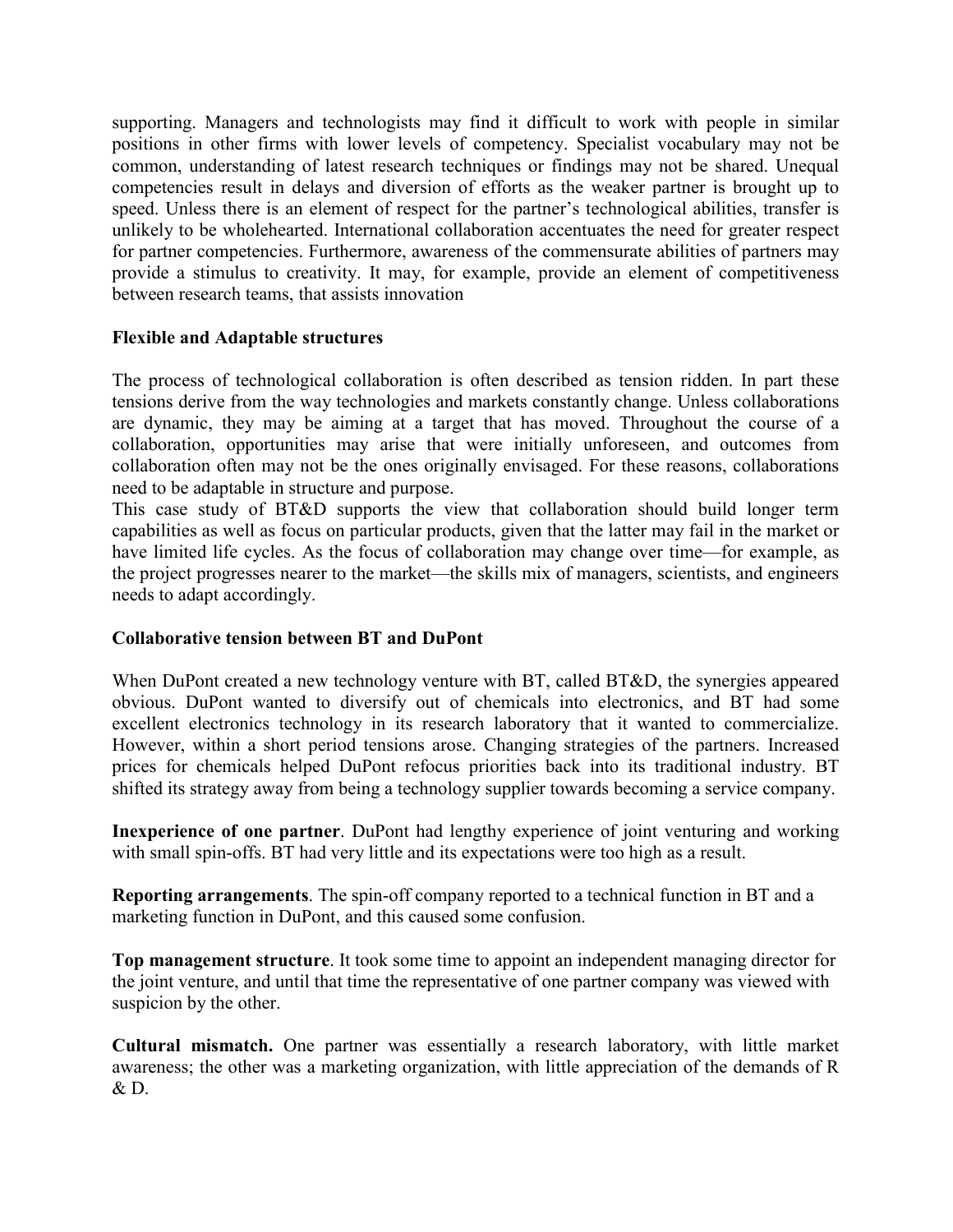**Harmonization of human resources.** Staff on secondment to the joint venture from the partners had the salaries and conditions of the parent company. These differed and caused some tensions when it was discovered that people were being differentially rewarded for doing similar jobs.

**Adjustment of the target market**. The original business aim of the joint venture was not realized. DuPont pragmatically accepted this and allowed the joint venture to develop a new business. BT had problems with this.

**Changing expectations**. The joint venture became a very different company from that initially envisaged. DuPont accepted this, as it was commercially attractive. BT found the joint venture did not achieve what it wanted—that is, the commercialization of some of its technology. Originally the joint venture was owned 50-50. After a number of years DuPont bought a majority ownership. Eventually both founding partners sold their joint venture to Hewlett-Packard (HP) and it has now been merged into HP's massive spin-off, Agilent Technology.

### **Communications and Human-Resource Factors**

Good communications within and between partners are critical to the success of technological collaboration. Building into partnerships effective communications paths is often problematic, particularly for small firms linking with multinationals. Having established the appropriate reporting linkages, the next problem is using them effectively. Reporting unnecessary or poorquality information may reduce the credibility of the whole system (and the collaboration). Without giving away all the knowledge and skill that made one partner attractive to the other, it is important to transfer information that is necessary to make the collaboration work. Sometimes one partner may feel that it is contributing more than the other. In such circumstances, a quid pro quo is needed. This may be achieved at later stages in the project, or in future projects. It may be achieved formally, through, for example, proportional allocation of IPR or equity. Or it may be done informally through the trading or exchange of information at the discretion of project managers (using the so-called favour bank). Operating in periods when the flow of information is primarily one way requires a high level of trust in partners that the flow will in future be reversed. High-trust relationships within collaborations are often based on the assumption of continuity and reciprocity between partners. In-depth studies of technological collaboration place great emphasis on the personal factors that enable trust to develop and collaboration to succeed. Communications depend on individuals, and are enhanced by the ability of individuals to be trusted. Managers, scientists, and engineers are trusted by their equivalents in other firms to deliver what is expected of them, and on time. Counterparts are trusted to be honest, and not to impart false or misleading information. Trust is particularly important when there is imbalance in contributions to the collaboration. Partners may be trusted to rectify the imbalance in the future. As interpersonal trust between individuals in different organizations is likely to be affected by labour mobility or individual disagreements, successful technological collaboration often depends upon the extension of interpersonal trust to inter-organizational trust. This issue and broader considerations of trust are examined in greater detail later. The management of human resources provides the critical factor determining the success of partners within technological collaborations. Human-resource management is an important aspect of collaboration in a number of respects. First, collaboration requires very good project managers. Such personnel need to be